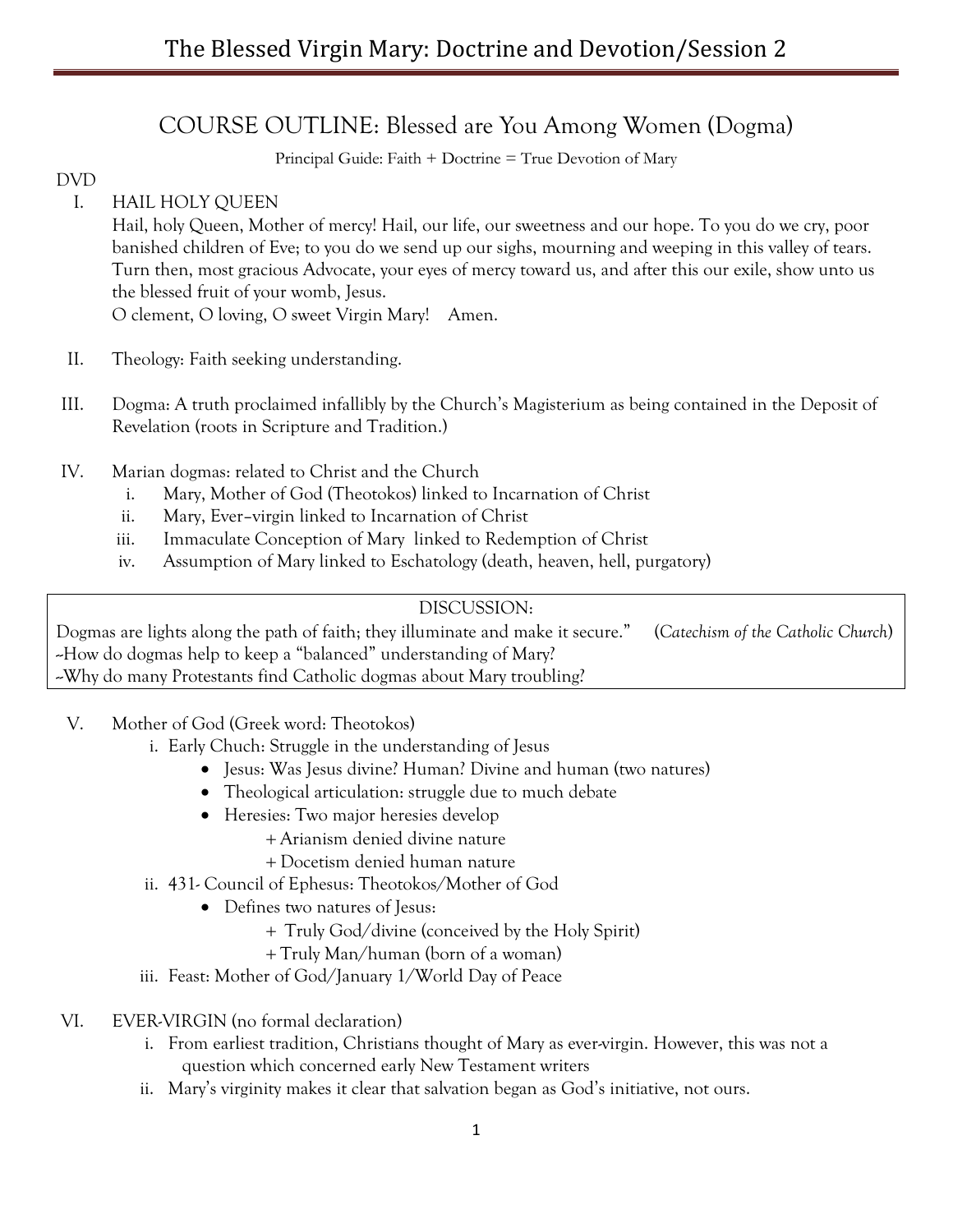- iii. Scripture: Evangelists use Greek word, Adelphos
	- Translates as "brothers and sisters of Jesus"
	- Apocryphal Writings: Protoevangelium of James/Infancy Narratives of Gospel of Thomas
		- + Joseph is an older man who is a widower with children who marries Mary
		- + Joseph's children become step-brothers and sisters of Jesus.
	- Three meanings of Adelphos:
		- + Blood [Most Protestants- blood brothers and sisters]
		- + Kinship, relative
			- o Original understanding up to the Reformation
			- o Catholics = cousins (Jerome's translation into Latin)
			- o Anglicans = Joseph's children/step brothers and sisters
		- + Spiritual, extended sense

#### BREAK AND DISCUSSION:

Review the three Christian perspectives regarding the translation of the word, "adelphos," as it relates to Jesus in the Scriptures. Discuss why some Catholics may be confused regarding the Church's understanding of "brothers and sisters of Jesus."

- VII. Immaculate Conception: Dogma proclaimed on 1854 December 8
	- i. "Through the centuries the Church became ever more aware that Mary, 'full of grace' thought God, was redeemed from the moment of her conception" (Catechism of the Catholic Church, #491); celebration of what God did for Mary (positive)
	- ii. "Full of [sanctifying] grace"/"Radically redeemed" (Karl Rahner)
	- iii. Biblical Foundations
		- Genesis 3: 15 "Woman" refers to Mary
		- Song of Songs "without a blemish"
		- Luke "Hail, full of grace"—God's new name for Mary (identity and mission) -"kecharitomene" (gift, favor, grace)
	- iv. Theological Articulation: Long, slow development of the doctrine
		- Early Church Tradition about Mary

*"From the earliest times, Christians have sought Mary's prayers and help. There has been a basic sense on the part of the Church that Mary continues in heaven to be concerned for the growth of all members of the Church into holiness and an intimate relationship with her Son." (USCCA, p. 147)*

• Middle Ages:

+ Thomas Aquinas: "God prepares and disposes those whom He has chosen for a special purpose in such a way as to make them capable of performing that for which He selected them…"

+ John Duns Scotus; Mary was "preserved" in right relationship with God (free from sin); "a singular grace," "at the first moment of her existence"

- "*In anticipation that she was to bear the Son of God, Mary was preserved from the time of her conception from Original Sin." (USCCA, p. 143)*
- v. Appartions:
	- **1830**–Mary appears to St. Catherine Laboure and asks that aMedallion which included the words: "O Mary, conceived without sin, pray for us who have recourse to thee."
	- **1858**–Mary identifies herself to Bernadette: "I am the Immaculate Conception."